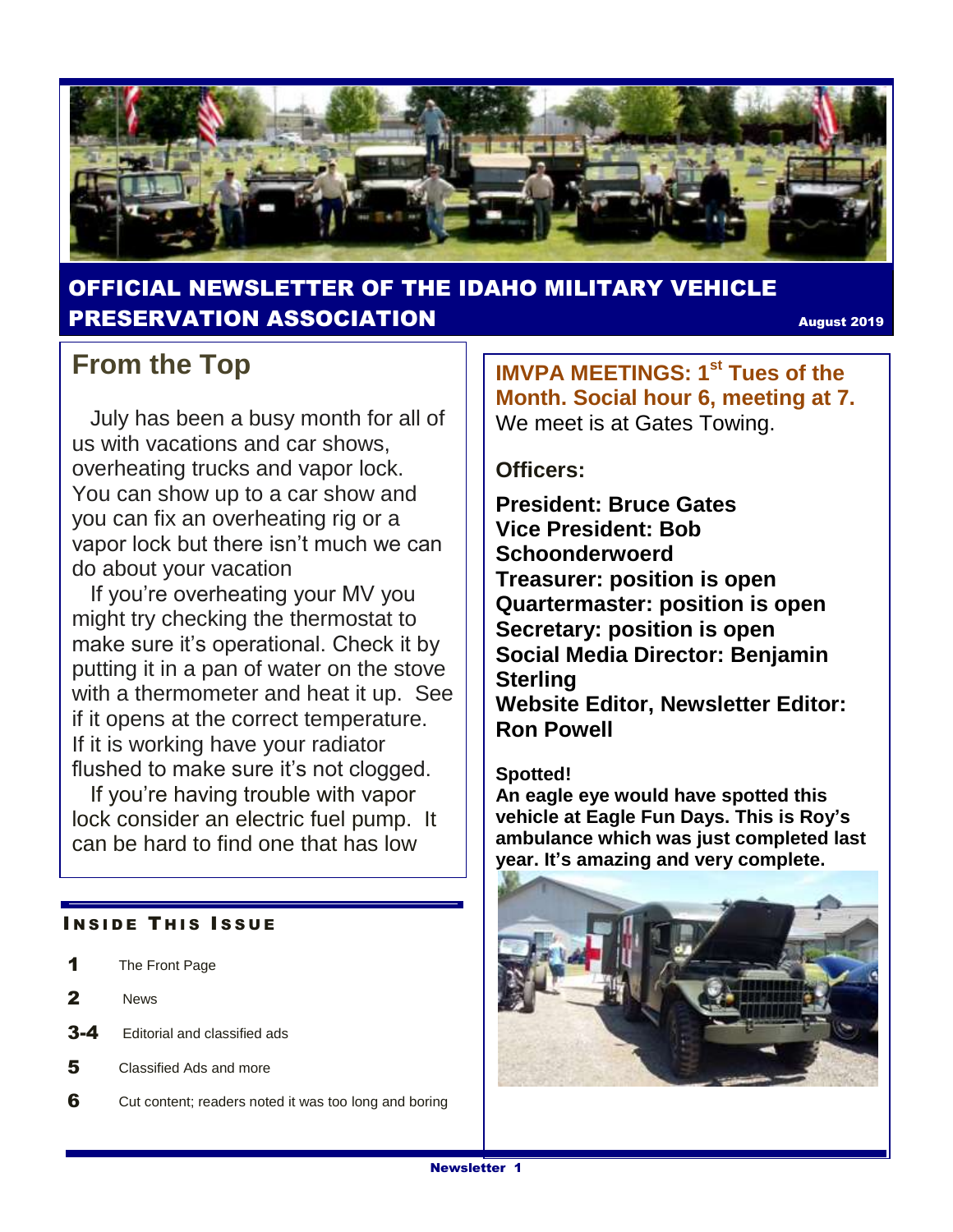enough pressure (3 to 6 lbs) but they are out there. Make sure you install it close to the fuel tank as the object is to push the fuel, not to pull it through. Facet makes some very high quality pumps in 12 volt or 24 volt. The 24 volt pump has a part number of 40164. These pumps are used on aircraft so you know they are high quality. You can find all of them on ebay at reasonable prices.

 July has had some fun car shows and August will have even more with the Kuna Days Parade on August 3. Ben Sterling would like to have us make a nice showing with a car show after the parade. Come out if you can and you can throw candy at this parade.

 August 24 is the Warbird Roundup at the Warhawk Air Museum and they would like to have a few vehicles to show off between flights of the fighters.

-Bruce.

## **It was in the news…**

- If you haven't been to a meeting in a while then we ask you to come. This is where we talk about events and where our club is headed and what we collectively wish to do as a group. -Have you seen the website? Go to [www.idahomvpa.org](http://www.idahomvpa.org/)

- Not too much activity at the last meeting, probably because of the holiday. We do expect to a get a report from Don on how the show went with Tower Park.

## **His glass is half empty…**

Vacation for two weeks with the in

laws on the wrong coast, what a dang waste of time. Would rather be working on that junker GPW of mine. It might even be somewhat less expensive.

 Truth is, working on that POS is therapeutic and fun, at least for me that is. Sitting on the beach - not fun. Think that's crazy? How is it different than working on a jeep? Sunburned face, just like the flash of welder and torch. Ouch, a bug bite on the leg, no different than getting poked by that sharp piece of metal frame. Have I had a tetanus shot lately? Burned feet on hot sand, same as getting a hot piece of metal that falls right down the top of the shoe. Sum beach!

 I mean it's hard to relax when the project is now 2 weeks behind schedule. What would you rather do, get greasy and burn yourself with the torch, or listen to your father in law go and on, all day long about his favorite subject, which happens to be himself. The most interesting man in the world, in his own mind.

The man fixed army helicopters for 20 years, but can't find the business end of a screwdriver. Wish I had two weeks to spend with Bruce, Al or Don, guys in the IMVPA who can talk jeeps, adjust carbs, and fix anything in their sleep. Wonder if either of them would like to be my father in law. At least then I could learn something instead of shopping for a razor blade to cut my ears off with.

 So I'll just have to endure this vacation and cry over the parts I can't afford to buy this month. Oh, and hide from my father in law.

**wanted: your newsletter articles, photos, and editorials. Send them in now!**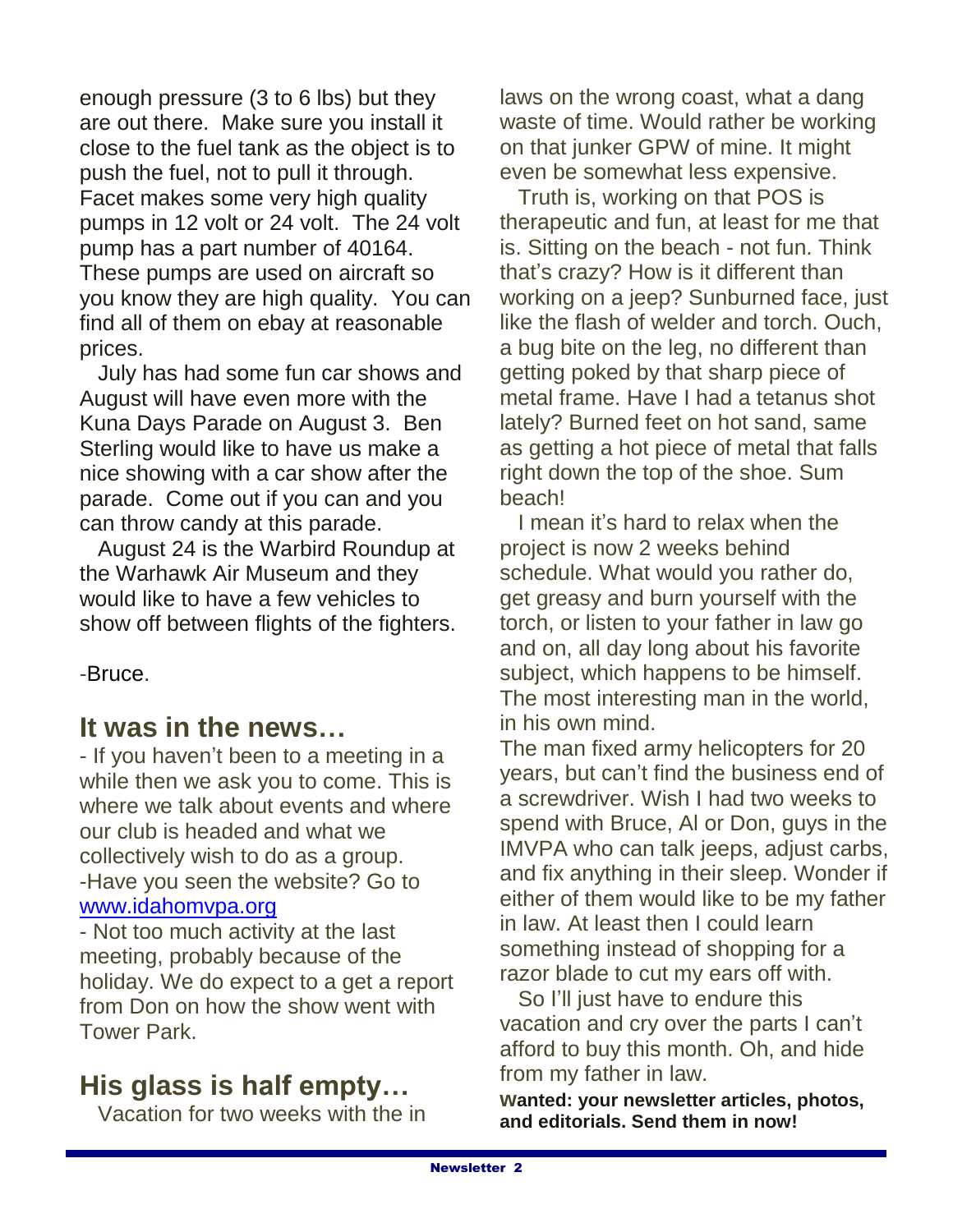# **Emmet Valley Show and Shine by Bruce Gates**

Saturday at the Idaho Chariots Show and Shine factory outlet mall we had vehicles by Al Mizner, Roy Cagnacci, Bob Meredith and myself. It made for a nice day.



Editor's note: Bruce won an award for his M37 at this show. It's great that military vehicles are appreciated in Idaho

## **UPCOMING EVENTS Idahomvpa.org**

August 3<sup>rd</sup>, Kuna Days Parade and Car Show. Meet at the Kuna Fire Station between 8 and 830PM. There will be a static display afterward. We have six members signed up to go as of now. POC is Ben Sterling. August 24<sup>th</sup> and 25<sup>th</sup>: Warbird Roundup at the Warhawk Museum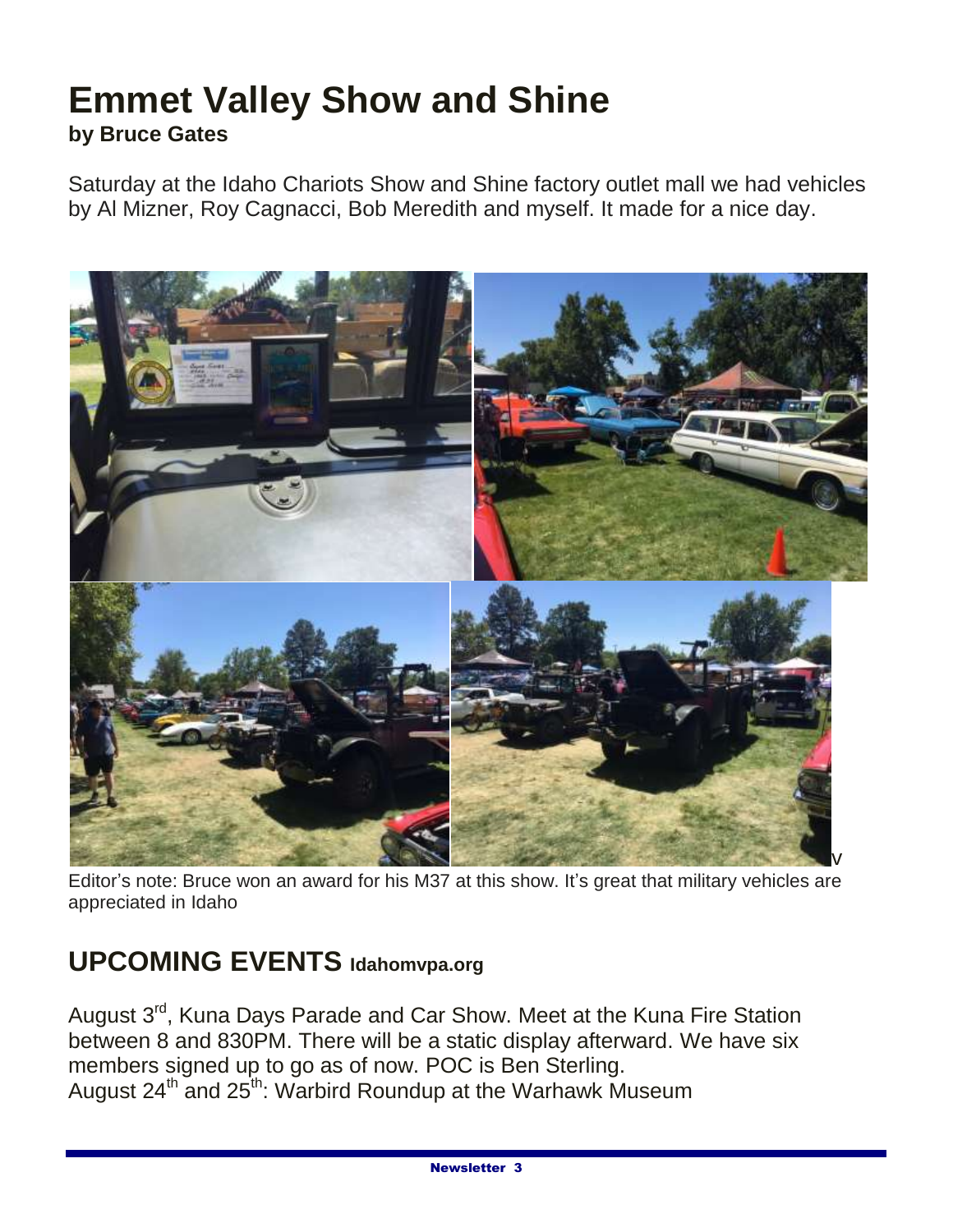# **And now for something completely different.**

**- by Ron**





 Sometimes it's fun to own something a little different right? Sure some of you are wealthy enough to own your own tank, aircraft or aircraft carrier. But that leaves the rest of us. I recently spotted this tractor at the Delaware State Fair. It says US Air Force on the side. Sadly no other details are known. Anything military or former military is awesome in my book.

 Then there is this forklift, which according to the data plates was delivered to the US Army in May of 1952. A gentleman that I do business with uses it his shop almost daily and it has its original engine. He only paid \$1000 for it. Yeah it really needs some olive drab paint!

# **LOCAL CLASSIFIED ADS**

**Wanted**: M101A2/A3 trailer. Contact Ben at hondatoys@gmail.com **For Sale:** WW2 Airborne trailer, rare, fairly complete, has original data plate. Asking 795\$; also available GPW axles, frame pieces, tub, hood, fenders; also available, 1941 Dodge ½ ton rolling frame/chassis with title; email ron at rondoin\_98@hotmail.com